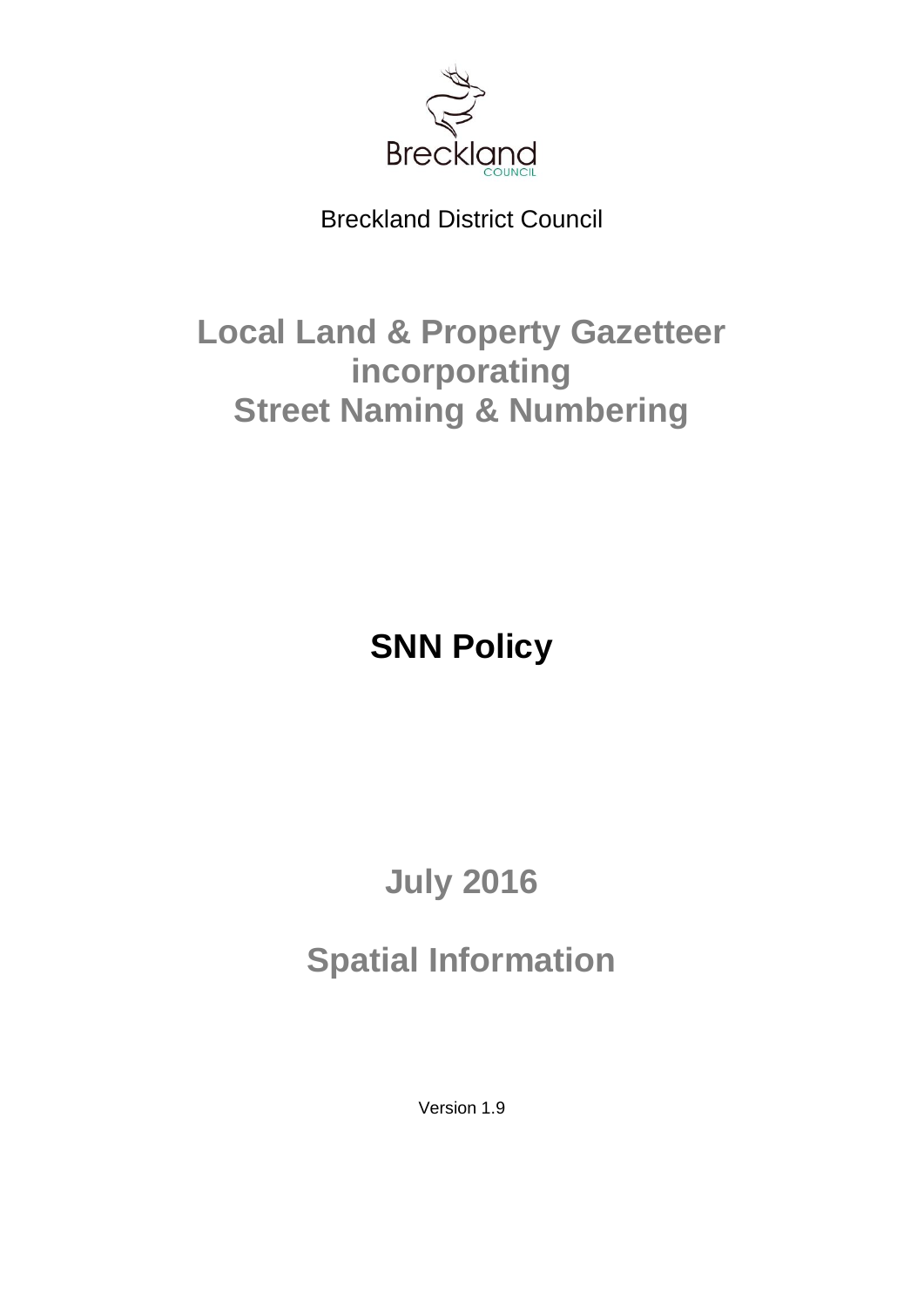# Document Control and History

| <b>Version Control</b> |               |                   |                                    |
|------------------------|---------------|-------------------|------------------------------------|
| <b>Issue No.</b>       | <b>Author</b> | <b>Issue Date</b> | <b>Reasons for Issue</b>           |
| 0.1                    | J Elliott     | 19 Apr 2008       | <b>First Draft</b>                 |
| 0.2                    | J Elliott     | 07 Aug 2008       | Second Draft - Snn Officer         |
| 1.0                    | J Elliott     | 18 Aug 2008       | <b>Final Copy</b>                  |
| 1.1                    | J Ellijott    | 19 Dec 2008       | Alterations from OSC               |
|                        |               |                   | Adopted - Full Council Feb 2009    |
| 1.2                    | J Elliott     | 08 Aug 2013       | Aligned with South Holland DC      |
| 1.3                    | P Adams       | 23-10-2013        | Minor changes and agreed proposals |
|                        |               |                   | from Snn officer                   |
| 1.4                    | P Adams       | 24-10-2013        | Minor changes and alterations      |
| 1.5                    | J Elliott     | 10-12-2013        | Changes to suit GP committee       |
|                        |               |                   | recommendations                    |
| 1.6                    | P Adams       | 19-12-2013        | Changes to suit GP committee       |
|                        |               |                   | recommendations                    |
| 1.7                    | P Adams       | 08-01-2014        | Changes to suit GP committee       |
|                        |               |                   | recommendations                    |
| 1.8                    | J Elliott     | 08-04-2014        | Minor changes to clarify points    |
| 1.9                    | J Elliott     | 29-06 2016        | Minor changes to reflect national  |
|                        |               |                   | guidelines and change from Service |
|                        |               |                   | Manager to Director of Place       |
|                        |               |                   |                                    |

| Approval of draft and final approval process |                                                                                         |             |
|----------------------------------------------|-----------------------------------------------------------------------------------------|-------------|
| <b>Issue No.</b>                             | <b>Approval Process</b>                                                                 | <b>Date</b> |
| 1.4                                          | Consultation with Portfolio holder and Assistant Director<br>of Commissioning           | 24-10-2013  |
| 1.8                                          | Minor changes made to confirm clarification of similar<br>house names within a locality | 10-04-2014  |
|                                              |                                                                                         |             |
|                                              |                                                                                         |             |

| <sup>1</sup> Revision Schedule |       |                  |                 |
|--------------------------------|-------|------------------|-----------------|
| <b>Issue No.</b>               | Cycle | <b>Job Title</b> | <b>Next Due</b> |
|                                |       |                  |                 |
|                                |       |                  |                 |

| <sup>2</sup> Added to Policy Register |                                                    |                                   |
|---------------------------------------|----------------------------------------------------|-----------------------------------|
| <b>Yes/No</b>                         | <b>Policy Officer Signature and</b><br><b>Date</b> | <b>Authors Signature and Date</b> |
|                                       |                                                    |                                   |
|                                       |                                                    |                                   |

| <sup>3</sup> Removed from Policy Register |                                                    |                           |
|-------------------------------------------|----------------------------------------------------|---------------------------|
| Yes/No                                    | <b>Policy Officer Signature and</b><br><b>Date</b> | <b>Signature and Date</b> |
|                                           |                                                    |                           |
|                                           |                                                    |                           |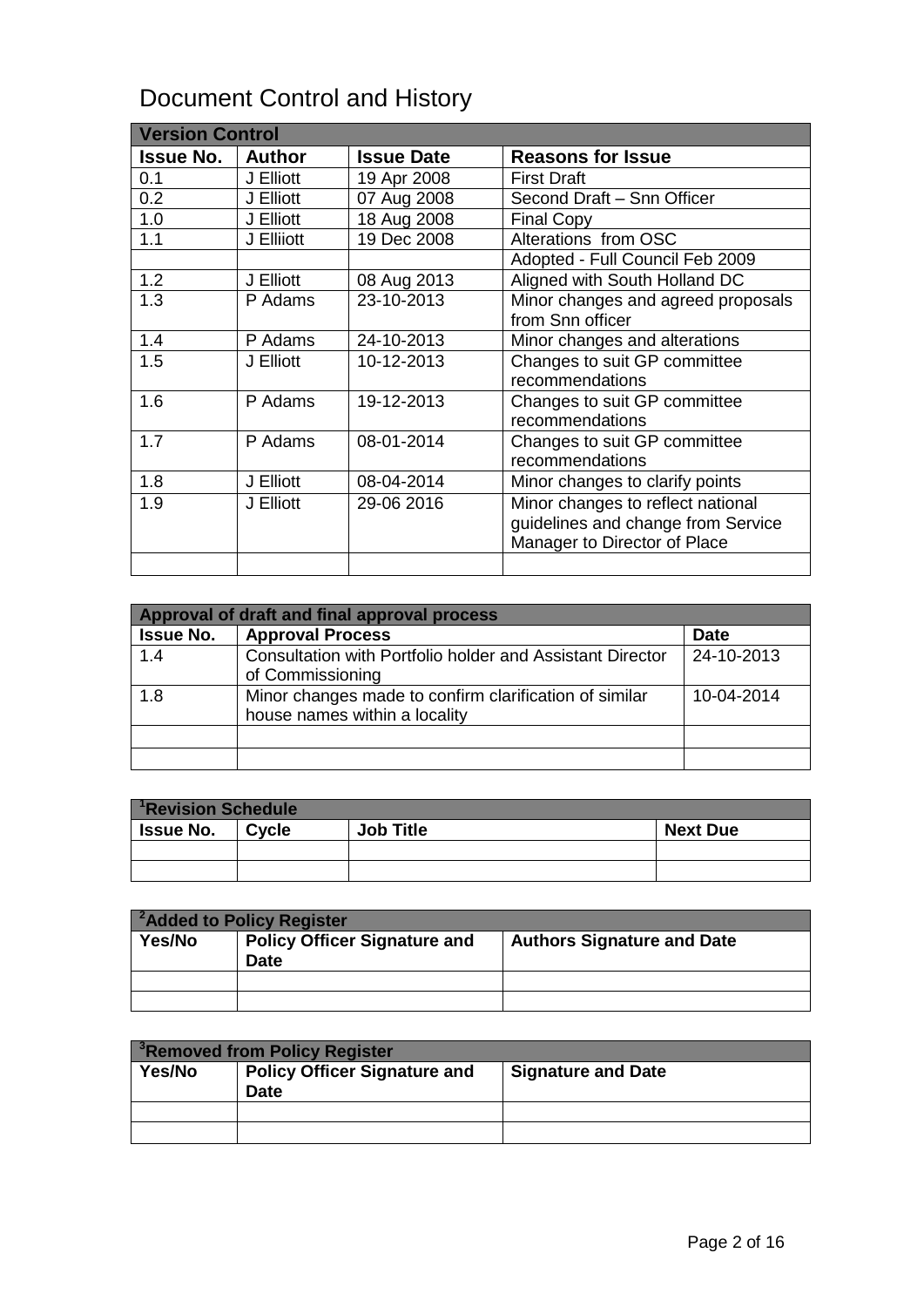# **CONTENTS**

| Legislation or Executive Summary  4           |
|-----------------------------------------------|
| Policy Consultation and Consideration  5      |
|                                               |
|                                               |
| <b>Management Control and Organisation 15</b> |
|                                               |
|                                               |
|                                               |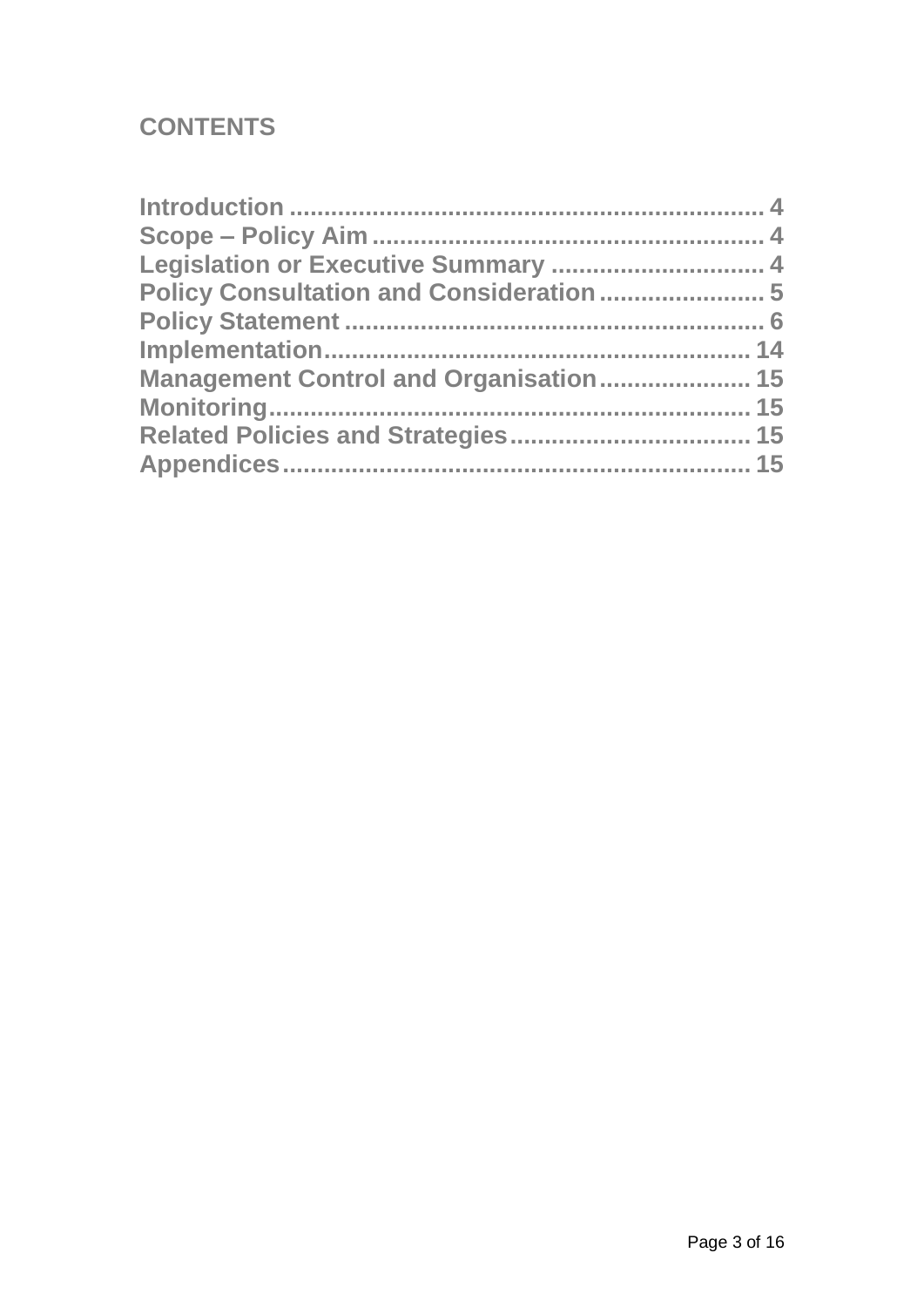## <span id="page-3-0"></span>**Introduction**

The term "Parish Council", used throughout this document, refers to either a Parish or a Town Council within the Breckland District boundary. The term "street", used throughout this document, refers to a street, road, lane, close or any other type of roadway used by vehicles and also refers to any path/walkway used by pedestrians/cyclists. The term "town", used throughout this document, refers to a town, village or locality (defined hamlet).

There are a number of national and local drivers that make it necessary for the Council to define and implement a Policy for address management:

Breckland Council has a Legal duty under the Data Co-operation Agreement (DCA) to have, maintain, continually improve and actively promote the use of its Local Land and Property Gazetteer (LLPG) which must be THE definitive master address list of all land and property within the Authority area.

The Town Improvement Clauses Act 1847 (Sections 64 & 65) and Public Health Act 1925 (Sections 17 to 19 inclusive) place a statutory duty on the Council to supply and maintain correct addressing for every property within the Authority area. This includes re-naming and re-numbering of properties and streets.

The provision of correct address information, via the LLPG, is of critical importance to the Emergency Services and is essential to numerous other organisations, local/central government services and the convenience/safety of the general public.

The LLPG is a key building block in the Authority's Customer Service Improvement Programme and is a prerequisite for a number of other Government initiatives.

## <span id="page-3-1"></span>**Scope – Policy Aim**

The aim of this policy is to provide a workable framework for Breckland District Council to operate its Local Land & Property Gazetteer which incorporates the street naming and numbering function according to defined procedures and performance standards, for the benefit of the residents of and visitors to Breckland

## <span id="page-3-2"></span>**Legislation or Executive Summary**

The Council has a duty to ensure that all roads in the Breckland District are named and all properties numbered or named. The responsibility for dealing with applications for street naming and numbering, re-naming or re-numbering of properties and streets together with confirmation of street name plates will be administered by the Spatial Information team who will ensure that this information is relayed to appropriate organisations and internal sections of the Council.. To ensure that the service is operated effectively and efficiently it is necessary to set out procedures, performance standards and specifications.

Clearly legible street name plates and property numbers/names are essential for the emergency services and postal services as well as for the convenience and safety of the general public. Therefore the District Council requires street name plates to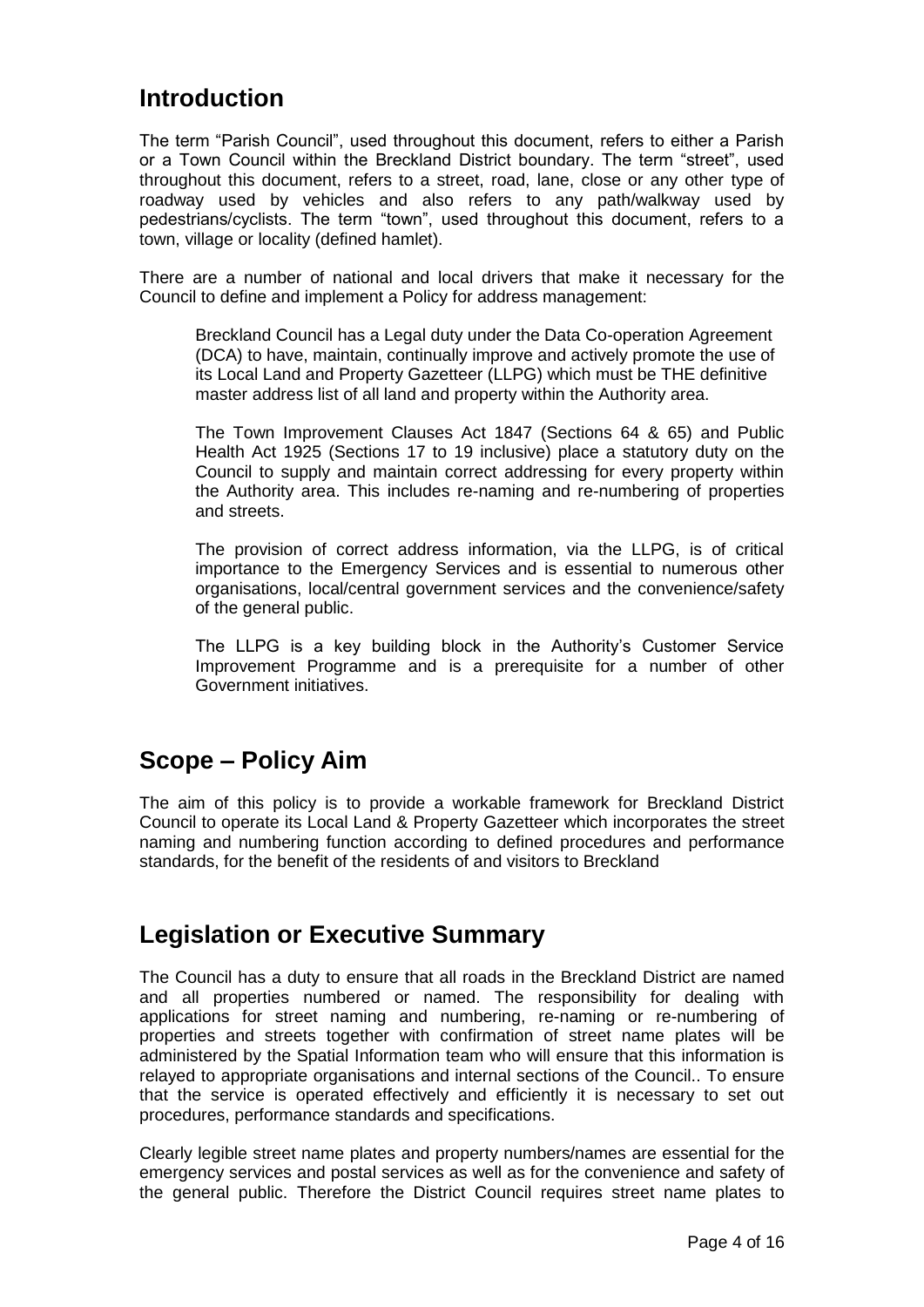conform to the Council's agreed specification and for all property numbers/names to be clearly indicated.

# <span id="page-4-0"></span>**Policy Consultation and Consideration**

<span id="page-4-1"></span>No Consultation has been undertaken however the policy has been updated to take into account the latest national requirements and recent street naming & numbering queries/cases which highlighted certain anomalies/discrepancies within the policy.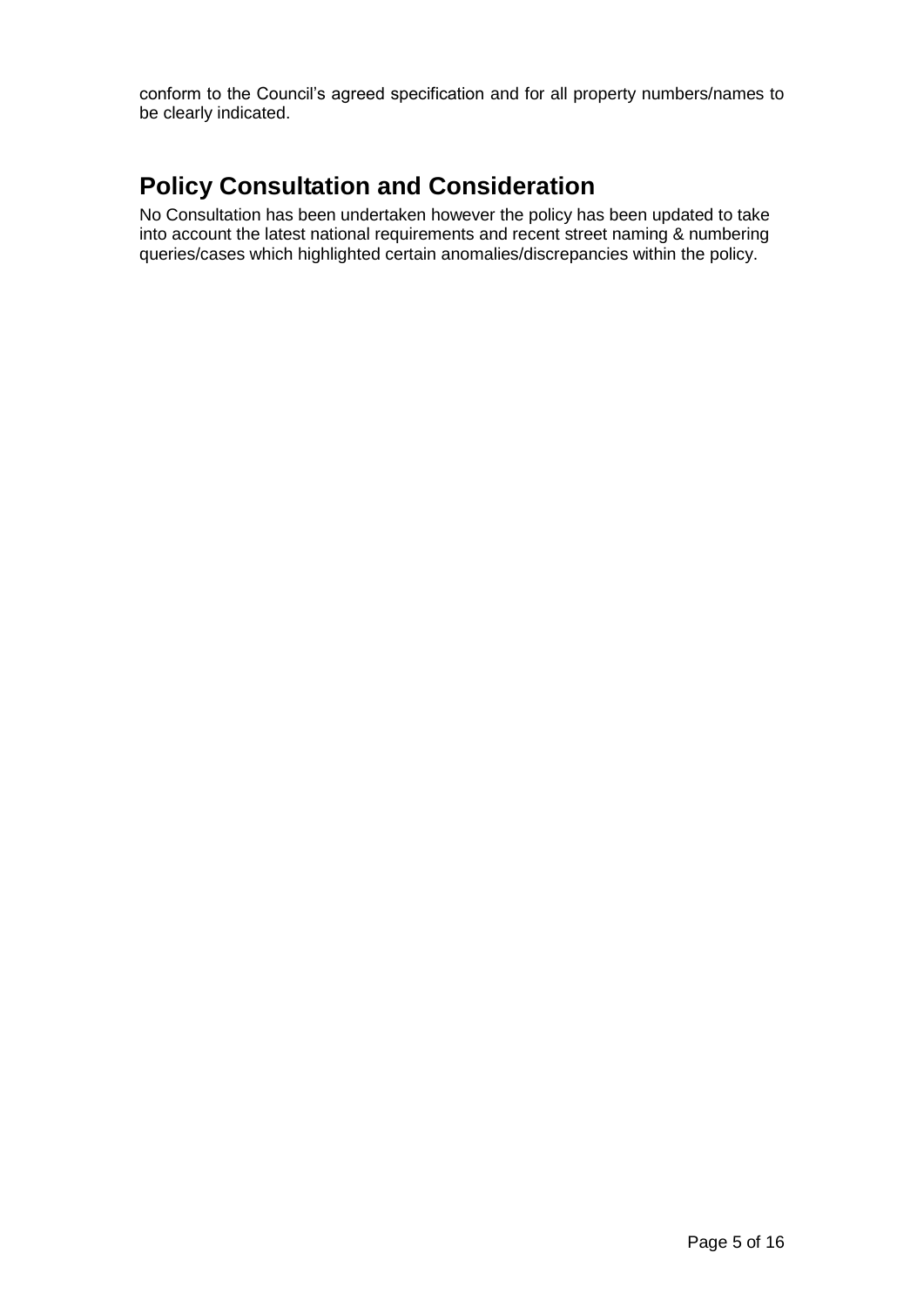## **Policy Statement**

#### **1. General Statements**

- 1.1. For the purpose of its functions in relation to street naming and numbering, this Council in accordance with section 180 and schedule 14 of the Local Government Act 1972 resolves to adopt the provisions of the following two Acts:
	- 1.1.1. The "Public Health Act 1925 sections 17 to 19 inclusive" generally deals with street naming & re-naming and the display of street names. Breckland Council will therefore adopt this act for this purpose.
	- 1.1.2. The "Towns Improvement Clauses Act 1847 sections 64 & 65" generally deals with house numbering/ re-numbering and the display of that property number. Breckland Council will therefore adopt this act for this purpose.
- 1.2. Breckland Council has a legally binding duty to provide and continually improve its LLPG (the official Council master address list) and it has a statutory duty to provide a Street Naming & Numbering (SNN) service. These two duties ensure that within the Breckland District boundary all streets are named and property/land is named/numbered and this includes renumbering/re-naming as appropriate.
- 1.3. The LLPG feeds into a national address system, the National Land & Property Gazetteer (NLPG) which informs the Emergency Services, other national organisations and numerous government services as well as countless internet address systems. It is of prime importance for the Authority and essential to the public to ensure that the data held within the LLPG together with the LLPG/SNN services are maintained to the required high standards and are continually improved wherever possible.
- 1.4. The LLPG will be updated, maintained, managed and improved by the Spatial Information team within Breckland Council, in accordance with the latest version of the rules/guidance documents as issued by the NLPG.
- 1.5. The LLPG will contain Breckland Council's Authority Street Gazetteer (ASG). The LLPG will form the basis for Breckland Council's Street Naming & Numbering (SNN) service as it contains all the relevant ASG and address information.
- 1.6. Breckland Council will ensure that the software/hardware is sufficient to deliver the LLPG & SNN service effectively and to comply with the latest requirements of the service and the NLPG.
- 1.7. The LLPG will contain all property (commercial & residential) addresses which are located within the Breckland District Boundary and, as required under the DCA. It will be expanded to include all "Objects Without Postal Addresses" (OWPAs) and any necessary Land Parcels. OWAPs would be named woods, statues, play areas, park benches and any other areas/objects/properties that do not have postal addresses but that either the Council or the Emergency Services would need to know about or have an interest in.
- 1.8. As required under the DCA, the LLPG will also contain Address Change Information (ACI). This includes: house name additions/changes, demolitions, splits and merges, organisation name changes and all new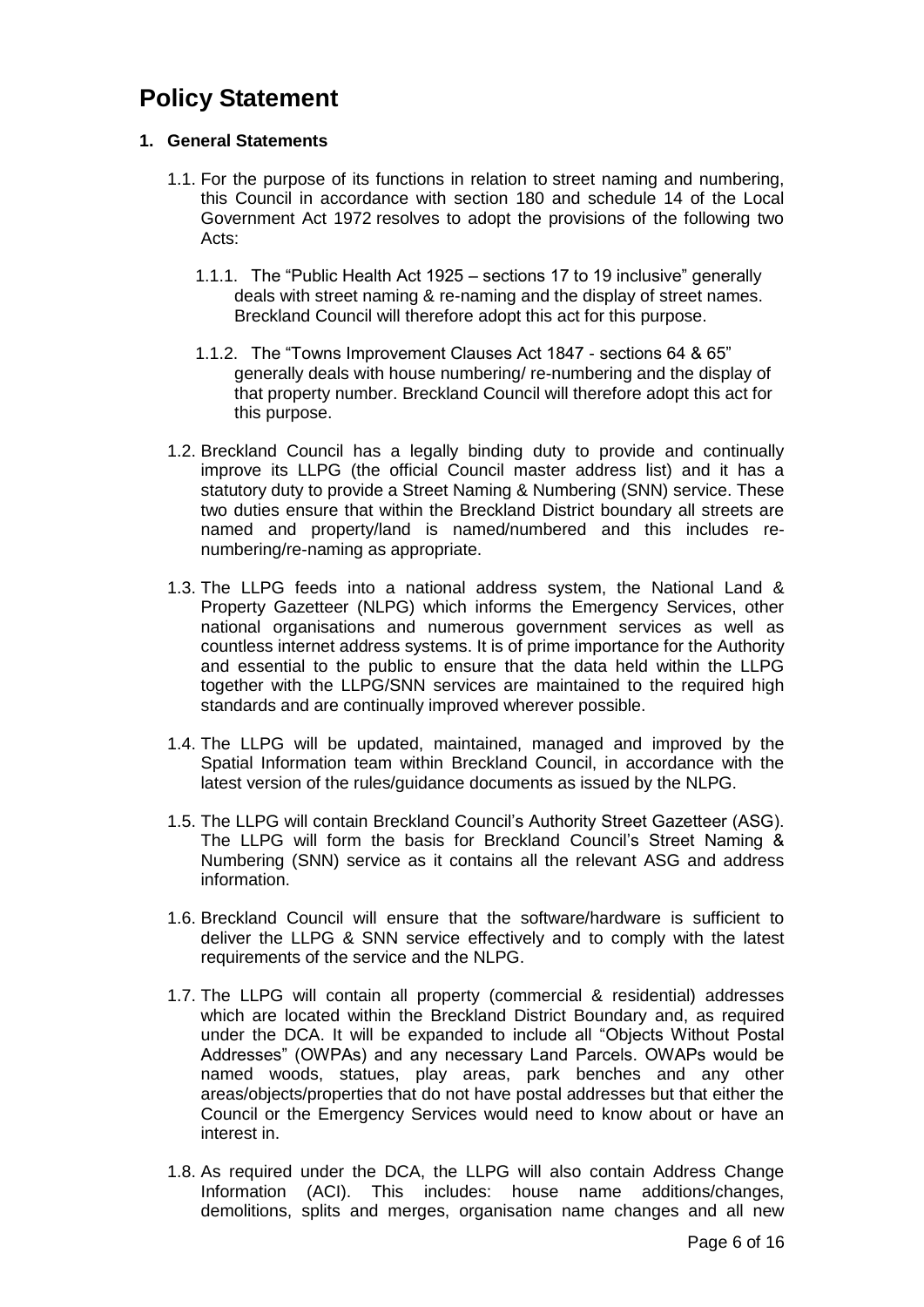development as well as historical information. New developments will be recorded throughout their lifecycle, starting with potential sites at Planning Application decision stage, going on to plots at commencement on site, on to official addresses and finally historicising/demolition.

- 1.9. The LLPG is the source of information for the National address list (known as the NLPG). The NLPG is Central Government's definitive address list and is used by the Emergency Services, Valuation Office, Electoral Registration, Royal Mail, Public utilities, Land Registry and can now be used by other third party organisations, delivery & satellite navigation companies, insurance services and internet address systems. Therefore the Council will ensure that all Address Change Information, locally gathered within the LLPG, is sent on to the NLPG at intervals as defined under the DCA.
- 1.10. The procedures will be regularly reviewed in order to provide a fast, proactive, efficient service that meets NLPG/DCA and public requirements.
- 1.11. Breckland Council will adopt the LLPG as THE definitive master address list of all land and property within the Authority District boundary.
- 1.12. The LLPG will be the only source of address creation or modification for all addresses that lie within the Breckland District boundary. No other Council system will be allowed to create or modify any such official address until it has first been validated against the LLPG or validated by a member of the Spatial Information team.
- 1.13. Breckland Council will actively promote the use of its LLPG and actively seek to connect all appropriate Council systems to the LLPG. Where this is not possible the relevant system should primarily use the LLPG address as given.
- 1.14. Breckland Council must have a nominated "LLPG Custodian" to manage the LLPG and a nominated "Street Naming & Numbering Officer" (SNN Officer). Both of these functions will be carried out by the Spatial Information Manager. The DCA agreement also requires Breckland Council to have a nominated senior point of contact called a "DCA Authority Principal Contact" this would be the "Director of Place".
- 1.15. The LLPG feeds into a Nationally used system and therefore the LLPG must be maintained in accordance with the requirements as set out in the DCA which incorporates British Standards and Best Practice guidelines. The LLPG and SNN service must comply with this policy and the Council's "LLPG SNN Procedures" document.
- 1.16. Breckland Council will make a nominal charge in order to recover appropriate costs for various services carried out by the Spatial Information team. Please see the current Fee Schedule for the appropriate charges.
- 1.17. Breckland Council is the Legal Street Naming Authority and as such it determines the house name/number, the street name, the locality and the parish. Royal Mail have the legal duty to add the postal town and post code to our addresses and furthermore they must not, and should not, change the address from that which the Council has agreed. The LLPG is the definitive district address list and therefore the Council is best placed to allocate street names to avoid possible conflict. It has been nationally agreed between the NLPG and Royal Mail that all address information will now go through the Royal Mail Central Addressing Unit for them to disseminate out to their Local Sorting Offices etc. For these reasons, consultation on suitability of street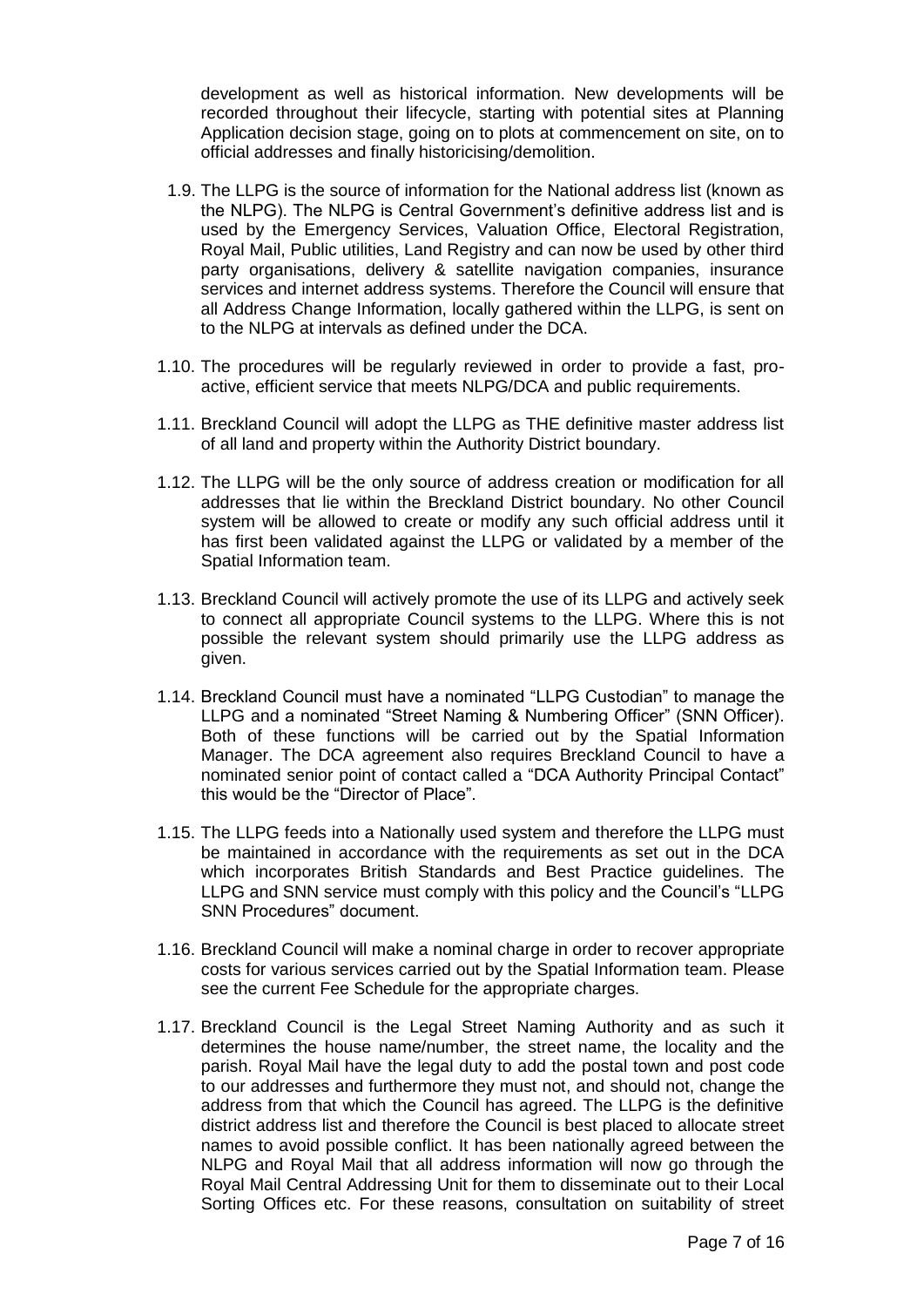names with Royal Mail will only occur when required by the Spatial Information Team to resolve a specific issue.

- 1.18. A "Parent Shell" in this document refers to the name associated with a collection of properties or a grouping of land parcels. Due to the inherent problems around using Parent Shells in addresses, these will only be used in exceptional circumstances where all other alternative options cannot be applied.
- 1.19. Breckland Council does not give any compensation to any property owners/businesses affected by any change in their official address.
- 1.20. The resident/owner or developer can appeal against a decision of the Council by going through the Council's complaints procedure.

#### **2. Guidance / Procedures**

#### **Street Name Choice**

- 2.1. The suffix part of the proposed street name (ie; close, way, road, drive, walk etc) will not form part of the consultation with Developer and/or Parish Council. The suffix will be determined by the Spatial Information Team and this may not be the same as that submitted by the developer/Parish Council. Similarly a prefix of Doctor, Lord, Sir, Captain, Admiral etc will not be allowed.
- 2.2. It is recommended that Parish Councils should adopt the fast track method of street naming by agreeing with the Spatial Information team a "Preferred Street Name List". These preferred lists allow the Spatial Information team to agree in advance a list of acceptable preferred street names that the parish council are happy with and could include historical links. The preferred list will contain no more than 50% of person names. The preferred lists would be updated and added to, as and when necessary by the parish councils in consultation with the Spatial Information team and the historical links to specific sites could still be made at the point when Breckland Council consult on planning applications. The preferred list would then be given to developers as a method of fast tracking the street name process into just a few days. However this doesn't preclude the developer from submitting their own alternative street names.
- 2.3. Breckland Council would recommend that when suggesting names for streets, the use of the name of a local prominent person is to be avoided. It is felt that a better and more fitting tribute to the local person would be to have a plaque placed in an appropriate position that can give some details about that person and their good deeds, rather than a street name plate that just gives a name and says nothing more about the person or what they did. If the developer/parish insists on using a local person name then it will be the responsibility of the developer/parish to seek approval from the majority of living relatives and local residents to avoid causing any ill feeling about using the local name and that information will be passed to the Spatial Information team for verification together with the evidence of how that person has benefitted/contributed to the local village/area. Multiple names for a single street will not be allowed (ie multiple surnames and/or multiple first names). Furthermore only the first name or surname will be used and not both for the following reasons;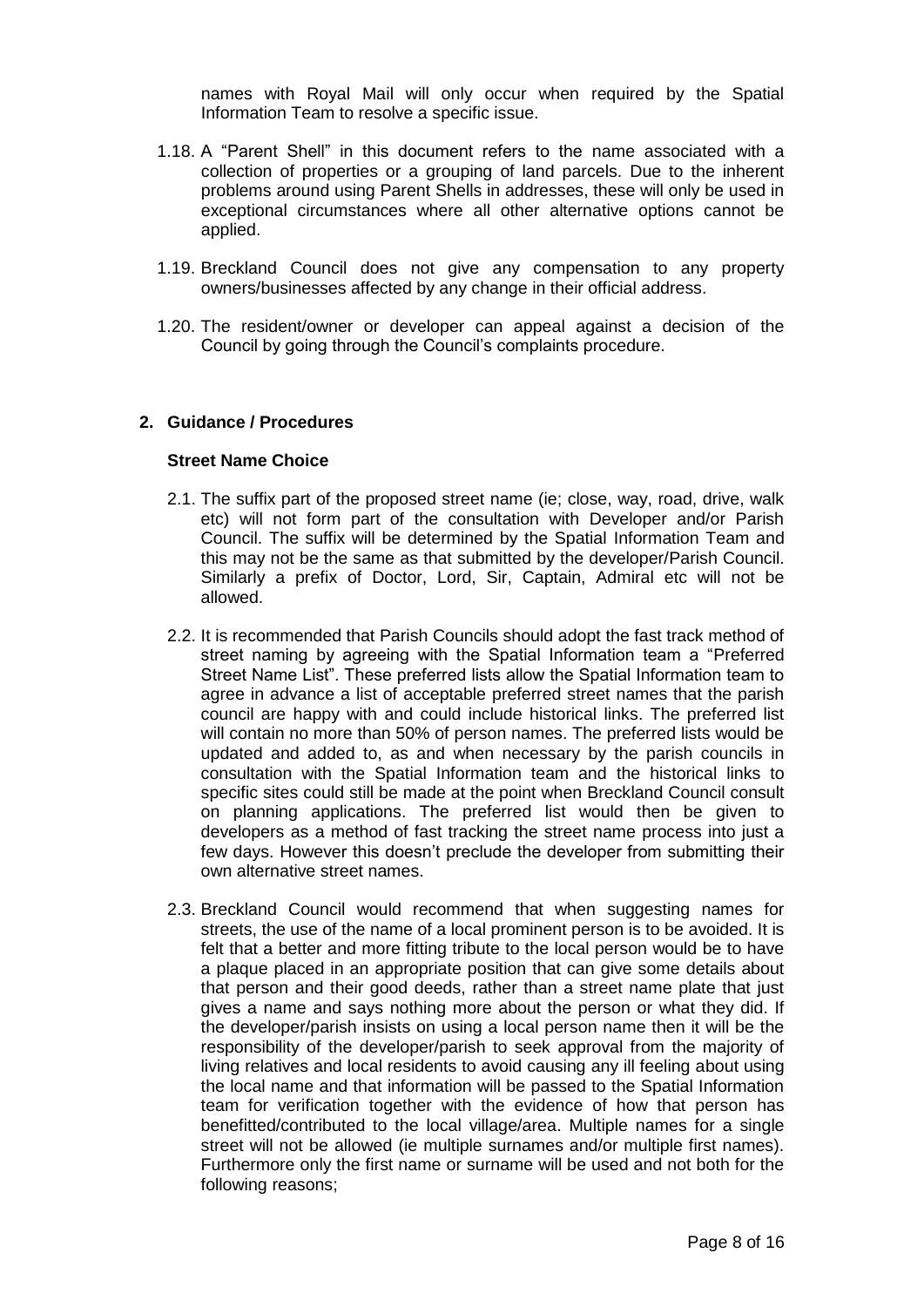- 2.3.1. It avoids the possible occurrence of future information coming to light that may then taint that specific road name based on an individual and give rise to costly street re-name procedures for both residents and Council alike.
- 2.3.2. This negates the need for Breckland Council to obtain official written permission from the majority of living relatives based on initial evidence from the developer or parish.
- 2.4. The inclusion of "s" on the ends of street names will not be allowed unless it forms part of the persons/family official name (ie; Eccles, Kearns, Morris, Nicholls etc). Street names that could be construed as either a possessive or plural will not be allowed.
- 2.5 Any new street name suggestion will be subject to validation checks by the Spatial Information Team. The LLPG feeds into a National system and is therefore governed by rules/guidance on allowable street names. The suggested street name will be invalid and rejected if it; is offensive, has a hidden meaning, could be misconstrued, would give rise to spelling or pronunciation difficulties, contains punctuation. Furthermore the suggested street name must not duplicate or sound/look similar to an existing street within the same postal town and not duplicate or sound/look similar to an existing street in any surrounding parish to the new street location.
- 2.6 Any new street name must not duplicate or be similar to the name of any property on or adjacent to the new street and must not repeat the name of any Parish, Town, village or locality within the Breckland District. Any new street name must not start with a number, either numeric (ie "1") or textual (ie "one").
- 2.7 Any new street name that could encourage defacing of nameplates will be avoided.
- 2.8 Any new street name must not start with the word "The". This is a requirement of the Emergency Services.

#### **3. Naming New Streets**

- 3.0 The submission for any new street name will come from the developer and must be in either written or email format. A verbal submission of the street name will not be accepted. If the developer declines to submit a name then the Parish will be asked to submit and the developer cannot then object to the chosen name. Should the Parish also decline to submit, the Spatial Information Team will submit the name to the Director of Place for approval by the relevant Portfolio holder for the service and neither the developer nor the Parish can object.
- 3.1 It is advised that as soon as building works commence on site, the developers or owners contact the Spatial Information Team to determine the number of streets required.
- 3.2 If a Preferred Street Name List exists for the appropriate parish then the developer should be made aware of the list to enable them to consider these as street name options. If the street names are selected from the Preferred List, then the application will be approved, after final validation checks, and confirmed out to all parties. However the developer has the right to submit suggested street names, not on the list, direct to Breckland Council but this will be subject to validation checks.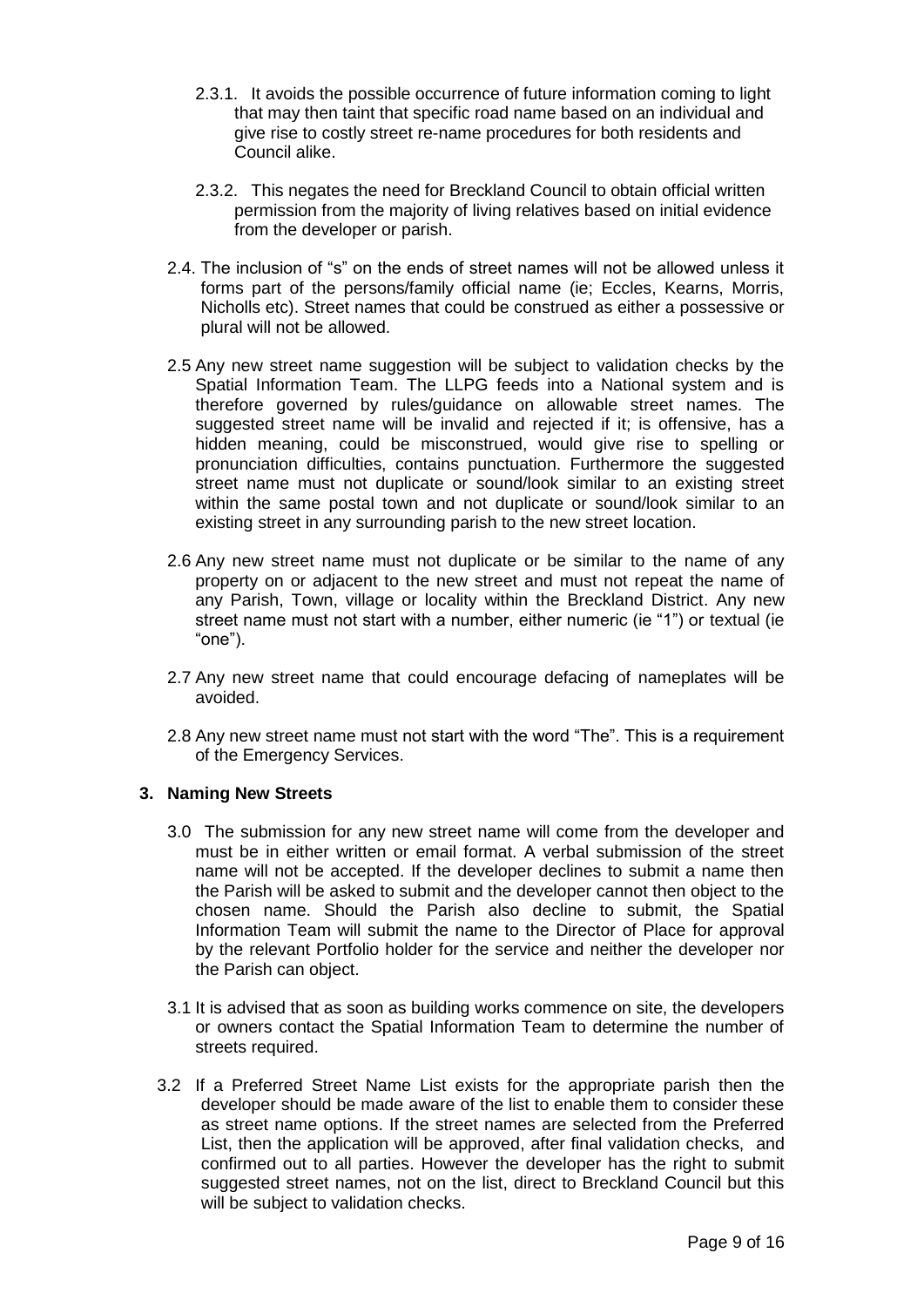- 3.3 For a parish/town that does not have a Preferred Street Name List, the developer is advised to contact the Town or Parish Council Chairman (or Town/Parish Councillor in the Chairman's absence) to seek opinion on possible street names for the number of streets as defined by the Spatial Information team. A minimum of three names per street, in preference order, is required to allow for any names duplicating existing names within the postal town or surrounding parish. If agreement is reached on the names with the Town or Parish Council, the suggested names should be submitted by the developer to Breckland Council for validation checks. If, however, the developer and the Town/Parish Council cannot reach agreement on the naming of the new street(s), the developer, as owner of the land, has the right to submit their own choice of names, direct to Breckland Council for validation checks. If the name is a valid street name this will be approved by the Street Naming and Numbering team and sent to Royal Mail. The Town/Parish council can only object to the suggested names if they are invalid (see Street Name Choice above).
- 3.4 If the suggested names fail to pass the validation checks then the developer and/or town/parish will be informed and they will have to re-start the process of name choice and re-submit new street names to Breckland Council. If the suggested street names pass the validity checks then the approved names will be confirmed out to all parties.

#### **Naming & Re-naming Existing Streets**

- 3.5 Due to the upset caused to the property owners the council will only undertake this measure; if the existing name is now offensive/inappropriate, if there is a duplicate/similar name which now causes problems, if there is no present official name for the street or if the Emergency Services request it. In all cases the request must be written, it must include a reason for the request and must be backed up by some evidence.
- 3.6 If the initial request came via the Emergency Services and there are properties on the street that pay Council Tax or Non-Domestic Rates then the Council will, after initial validation is approved, advise all those affected properties of its intention to re-name the street giving the reason why. Following consultation a report with recommendation will be submitted to the Director of Place for consultation with the appropriate Portfolio holder and ward member to enable a decision to be made and returned within 5 working days from submission. If the Council reject the proposed change then the process will be stopped and all parties informed. If the re-name is agreed by the Council, an official notice will be placed in the street giving details of the intention to apply the new street name with provisional date. If there are no properties on the street that pay Council Tax or Non-Domestic Rates, the resident consultation and report will not be undertaken, however an official notice will be placed in the street giving details of the intention to apply the new street name together with the provisional date.
- 3.7 If the initial request did not come via the Emergency Services and there are properties on the street that pay Council Tax or Non-Domestic Rates then the Council will, after initial validation is approved, canvass opinion of all those affected properties of its intention to re-name the street giving the reason why. Following consultation if enough properties object (see "Objection Table" below) to the proposed change then the process will be stopped and all parties informed. If not a report with recommendation will be submitted to the Director of Place for consultation with the appropriate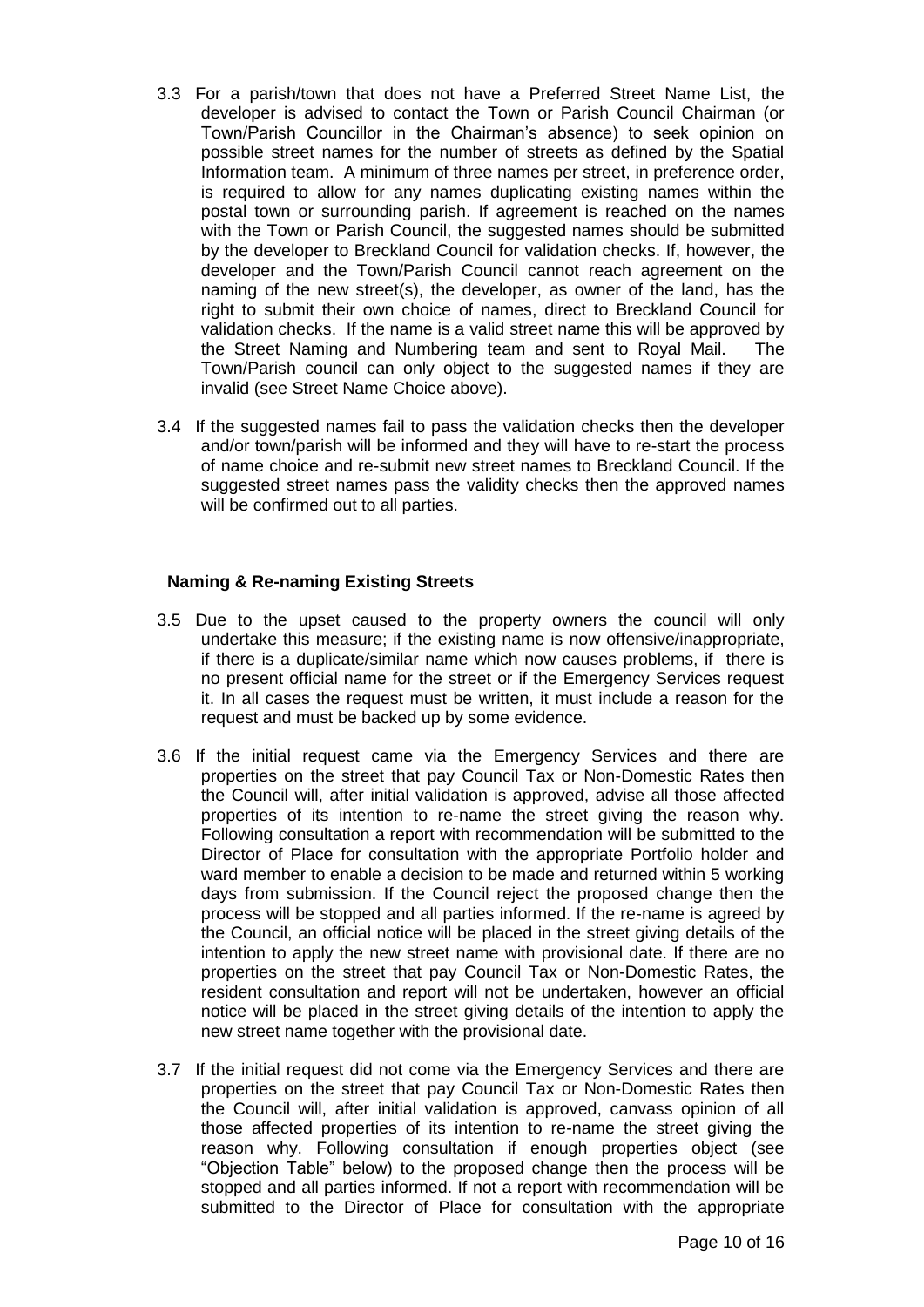Portfolio holder and ward member to enable a decision to be made and returned within 5 working days from submission. If the decision approves the name/re-name, an official notice will be placed in the street giving details of the intention to apply the new street name with provisional date. If there are no properties on the street that pay Council Tax or Non-Domestic Rates then resident consultation and report will not be done, however an official notice will be placed in the street giving details of the intention to apply the new street name with provisional date.

3.8 From the date that the notice is placed in the street any person aggrieved by this intended notice can appeal to the petty sessional court within twenty-one days. If after the twenty-one days appeal period there has been no appeal then the Spatial Information team will complete the process to have the street name officially changed on the effective date. The effective date will be on, or as near as possible, to the provisional date given in the street notice. Breckland Council will re-inform all those properties affected, giving details of the new address and effective dates, as well as installing the new street name plates, on or as near as possible to the effective date.

#### **Property Numbers & Names**

- 3.9 Breckland Council has a duty to maintain and update the official address list for all property and land within its district and this includes the property name where one exists or is agreed. A proposed property name will be invalid and rejected if it; is offensive, has a hidden meaning, could be misconstrued, would give rise to spelling or pronunciation difficulties, starts with the word "The" and it must not duplicate or be similar to an existing property name on a same/similar street name that is within the same postal town and must not be within 1500 metres of a same/similar property name in an adjacent postal town. If a property name is invalid or rejected Breckland Council will not enter it onto the official address list. If the property does not have a number and the property name is invalid/rejected then a suitable temporary holding name/address will be created and used by Breckland Council until a valid property name is agreed.
- 3.10 Mandatory numbering will be applied to all new properties and applied to existing properties during any re-numbering. On occasion there may be exemptions to this process however these will be at the discretion of the Council.
- 3.11 Breckland Council will not exclude the number 13 in any new development or in any subsequent re-numbering of an existing street.
- 3.12 All new streets will be numbered so that odd property numbers are on the left and even numbers on the right, running from the start of the street to the end. The streets should start nearest to the town centre and radiate outwards. Side roads should be numbered in ascending order from the main road. In the case of Cul-de-sacs it might be more appropriate to number the properties sequentially, in a clockwise direction. However due to the nature of complicated site layouts there may be occasions where the Spatial Information team number according to site layout. This will be at the discretion of the council.
- 3.13 Any property with an existing number shall not be allowed to remove that number from their address without official written permission of the Spatial Information team to rectify an extreme situation (ie; conflicts with a similar address and is causing the occupants problems with postal deliveries or could cause problems for the Emergency Services in locating the property).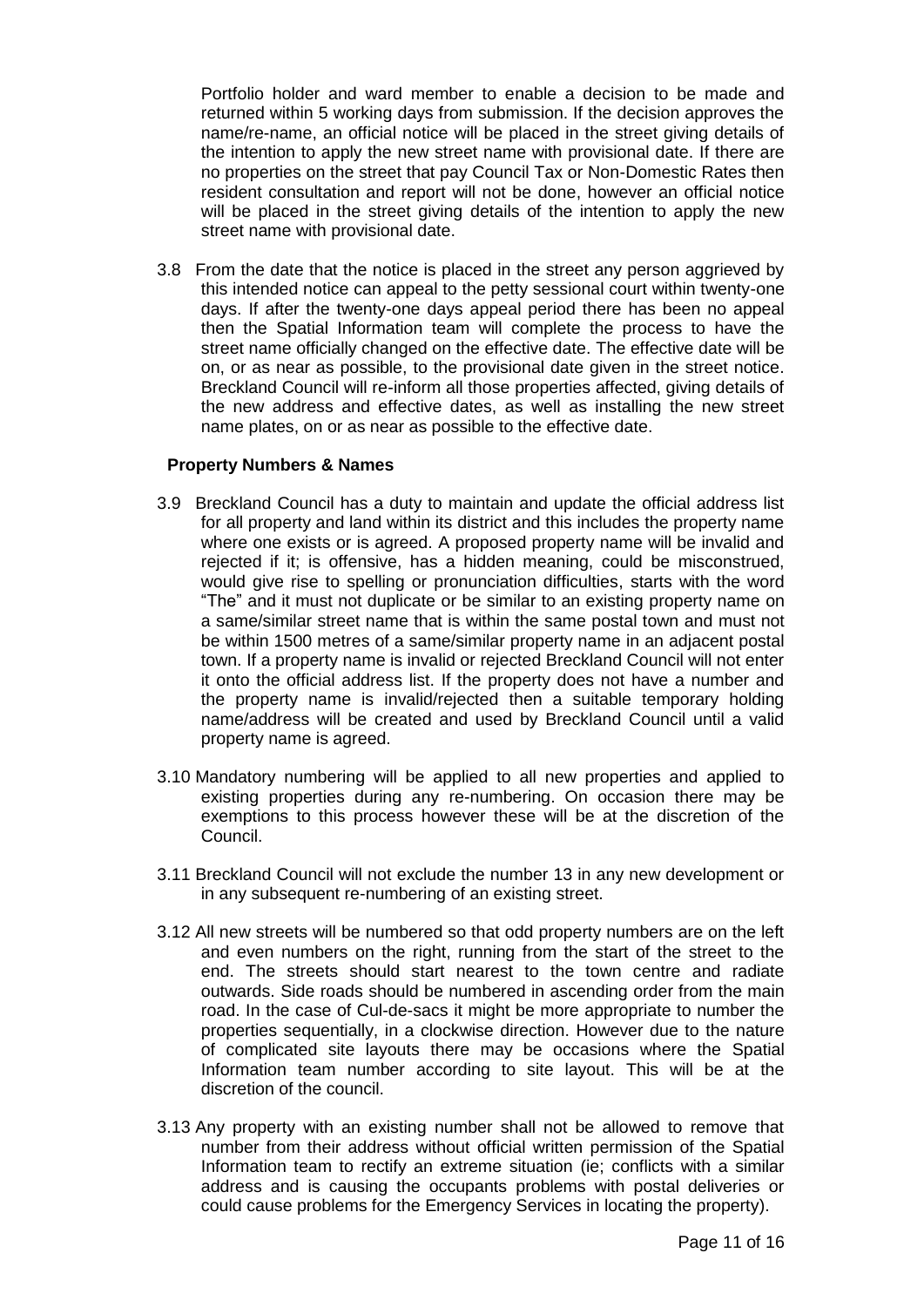- 3.14 Any new property name must not duplicate or be similar to the name of the street on which they are located or any adjacent street name and must not repeat the name of any Parish, Town, village or locality within the Breckland District. Any new property name must not start with a number, either numeric (ie "1") or textual (ie "one").
- 3.15 All houses, offices, business establishments and other premises should display their property number or if there is no number they should display their property name, so as to be in a position which is clearly visible from the road. Ideally there should be a good colour contrast between the numbers/letters and the background to make it easy to read from the road, with numbers/letters at least 62mm in size.
- 3.16 On occasion action may be required to ensure that official property numbers and names are correctly displayed. Initially, an informal approach will be attempted to resolve the issue. If however this fails to achieve a satisfactory solution, the authority may undertake necessary work to provide and install official property numbers/names and the associated costs would be recovered from the property owners.

#### **Re-Numbering & Re-Naming Existing Properties**

- 3.17 Under the Town Improvement Clauses Act 1847 Breckland Council can renumber properties as we deem necessary, however due to the upset caused to the property owners the council will only undertake this measure in the following circumstances providing that the request is in writing.
	- 3.17.1 The Emergency Services request it including a reason to back up the request.
	- 3.17.2 The Spatial Information team request it, providing in all cases that it is backed up by some evidence, to rectify an extreme situation of conflicting addresses, a confusing existing numbering scheme, new infill development without a new street or the inclusion of numbers within a street of named properties.
	- 3.17.3 The Parish Council request it, only after the Parish Council has consulted with the affected properties and achieved a majority (see "Objection Table" below) of affected properties in favour of the change. Evidence from the Parish Council of the consultation and results will be required. The Council may then undertake their own survey to verify/confirm the results.
- 3.18 Prior to making the revised numbering scheme for the street official, a report with recommendation will be submitted to the Director of Place for consultation with the appropriate Portfolio holder and ward member to enable a decision to be returned within 5 working days from submission. If the decision is in agreement to re-number then the Spatial Information team will write to all affected properties on the street as well as the Parish/Town Council and other appropriate bodies giving the reason why re-numbering is taking place, together with details of the new addresses and effective dates. Breckland Council will re-inform all those properties affected, giving details of the new address and effective date. New street name plates will be provided and installed by the Council on, or as near as possible to, the effective date. The new property numbers should be provided by and installed on or as near as possible to the effective date by the property owners at their expense. If the decision is in objection to the re-number then the process will be stopped and all parties informed.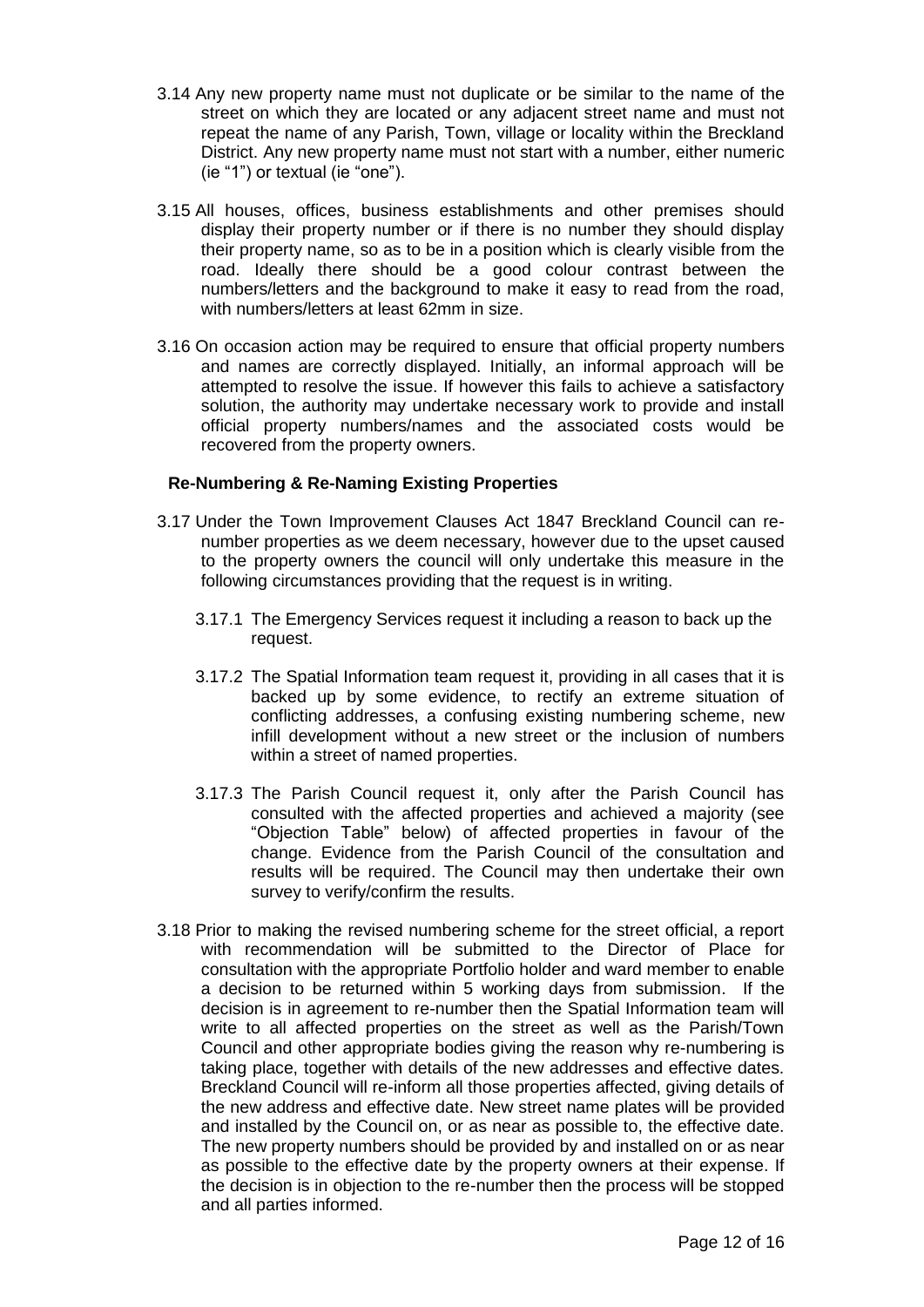- 3.19 A survey by the Council may be carried out after a period of 25 working days after a re-name or re-number to ascertain the level of implementation. Where necessary a communication will be sent to occupiers not complying with the numbering scheme of their legal duty to do so. If however this fails to achieve a satisfactory solution, the authority may undertake necessary work to provide and install property numbers and the associated costs would be recovered from the property owners.
- 3.20 Any property owner (commercial or residential) wishing to re-name an existing property or to add a name to an existing property that has already been officially numbered or to remove a property name and have only a property number, or to add a property number to a named property, must use the appropriate "Change of Property Name" application form.

#### **Street Name Plates**

- 3.21 Following agreement on the street name(s) for new developments the developer/owner will be issued with guidelines for the manufacture and installation of new signs. The cost of the signs will be borne by the developer/owner. The number, position and type of sign(s) to be installed will be agreed with the Spatial Information team prior to any installation. The installation of the signs will take place when the first property in the relevant street/development is occupied. If this is not carried out within 14 days of occupation by the first resident, the Council can take any necessary steps to have this done. If it becomes necessary for the Council to supply and install any signs, the full cost including administrative charges will be recharged to the developer/owner.
- 3.22 Street name plate details, including the style of posts, backing boards, the letter style, allowed positions and sizes etc. can be found on the "Specification for Street Name Plates" page of Breckland Council website **[www.breckland.gov.uk](http://www.breckland.gov.uk/)**. These details are also available from the Spatial Information team.
- 3.23 In accordance with the Public Health Act 1925 and Department of Transport circular 3/93 the Council has the right to install signs on private properties or business walls etc in the interest of public safety. There is no legal obligation to notify owners but, out of courtesy, the Council will consult with the interested parties wherever possible before fixing any signs to private property.
- 3.24 Breckland Council will repair, maintain and re-new existing street nameplates as and when required and will supply/install any nameplates for existing named streets that do not have a name plate.
- 3.25 Where an existing street name plate is stolen or damaged, and the person or persons responsible is known, then the full cost of replacing the sign, including any administrative charges, may be recovered from the offender.
- 3.26 Where a request is made from a resident, business, developer or Parish to reposition an existing street name plate that was correctly positioned, re-word a correctly worded name plate or have additional name plates. Breckland Council may undertake the work, at the discretion of the Spatial Information team. The full cost of the new sign/s, including any administrative charges, will be recovered from the requestor.

#### **Objection Table**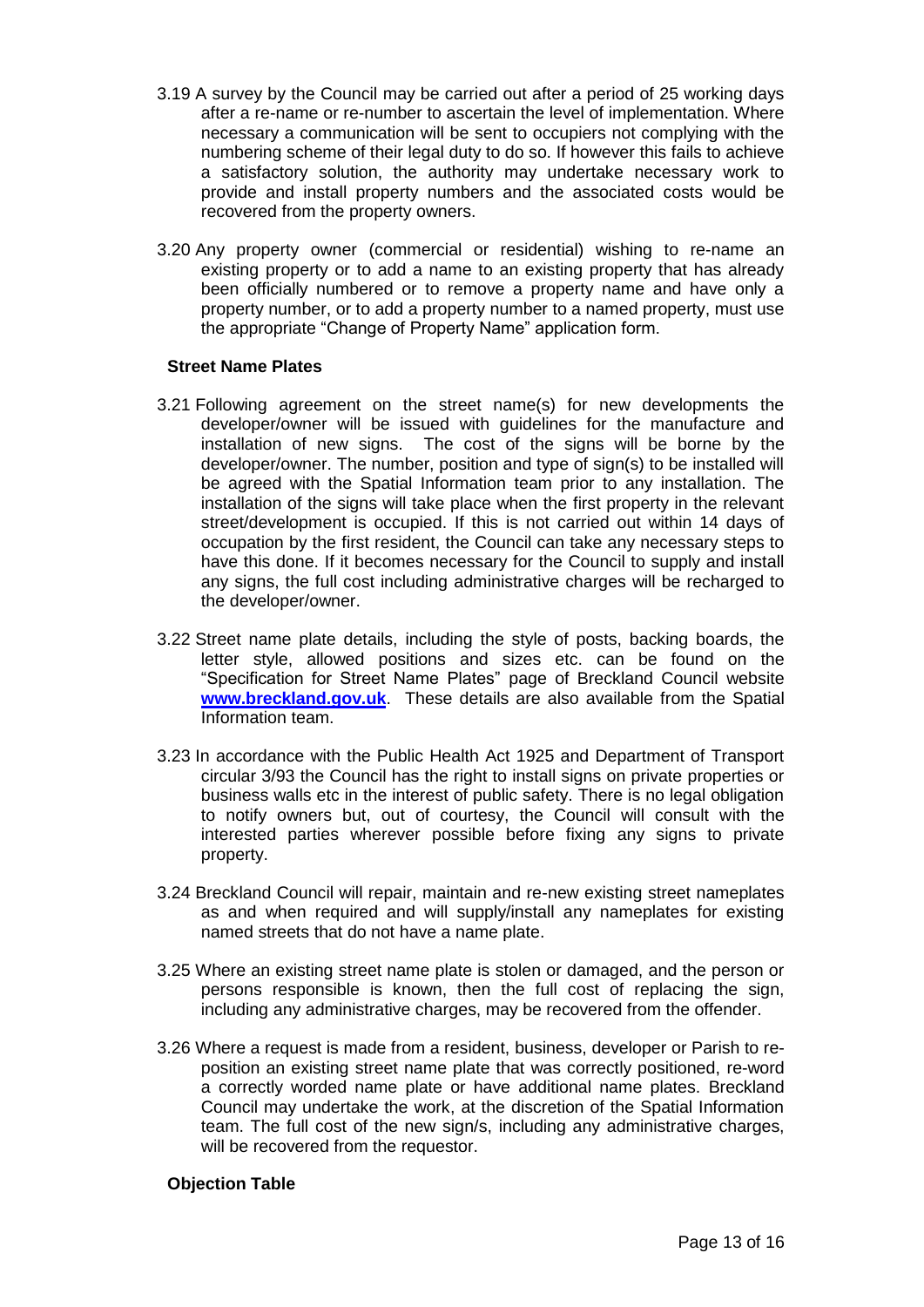3.27 The table below shows the minimum number of objections required in order to stop an appropriate street re-name or appropriate re-numbering process.

| Objection Rules - Process will be stopped. |                                               |  |
|--------------------------------------------|-----------------------------------------------|--|
| <b>Number of Properties</b>                | Number of Objections Required to Stop Process |  |
|                                            | 1 property to object                          |  |
|                                            | 1 or more properties to object                |  |
|                                            | 2 or more properties to object                |  |
|                                            | 2 or more properties to object                |  |
| 5 and over                                 | More than 25% of properties to object         |  |

### <span id="page-13-0"></span>**Implementation**

#### **Actions to Implement this Policy**

Formally adopt the two Acts, as listed below, in order to undertake the SNN service.

The "Towns Improvement Clauses Act 1847 - sections 64 & 65" generally deals with house numbering and will therefore be adopted for this purpose.

The "Public Health Act 1925 – sections 17 to 19 inclusive" generally deals with street naming & re-naming and will therefore be adopted for this purpose.

Undertake and provide the Local Land & Property Gazetteer service and Street Naming & Numbering service together with its maintenance and continual improvement, all in accordance with the requirements as set out in the DCA, which incorporates British Standards and Best Practice guidelines as well as the Council's latest LLPG & SNN Procedures.

Keep the Procedures, Rules and Best Practice Guidelines under regular review.

Breckland Council will actively promote the use of its LLPG and this will be the only source of address creation or modification for all addresses that lie within the Breckland District boundary.

Breckland Council fully supports this policy document.

#### **Systems and Data to which this Policy applies**

This policy applies to all systems that are used by the Council that hold address based data regarding land and property that lie within the Breckland District.

The Council is committed to moving to the use of NLPG/LLPG for all address related systems, via a Live link, in line with Government standards. During the transition period, some systems may not directly link or be able to hold their information in NLPG format. Within such systems and until such time that they are able to link, it is advisable that, wherever possible, they hold the UPRN against their data and that this data/UPRN is regularly maintained. The Spatial Information team can assist and advise on how to integrate your system with the LLPG. It is likely that a data matching exercise will need to be undertaken to associate each address with its UPRN and then periodic updates loaded in.

A 'Service Level Agreement' will be agreed with the relevant Service Area (or external organisation providing a service for the Council under contract). This Agreement will set out the property information supplied by the Spatial Information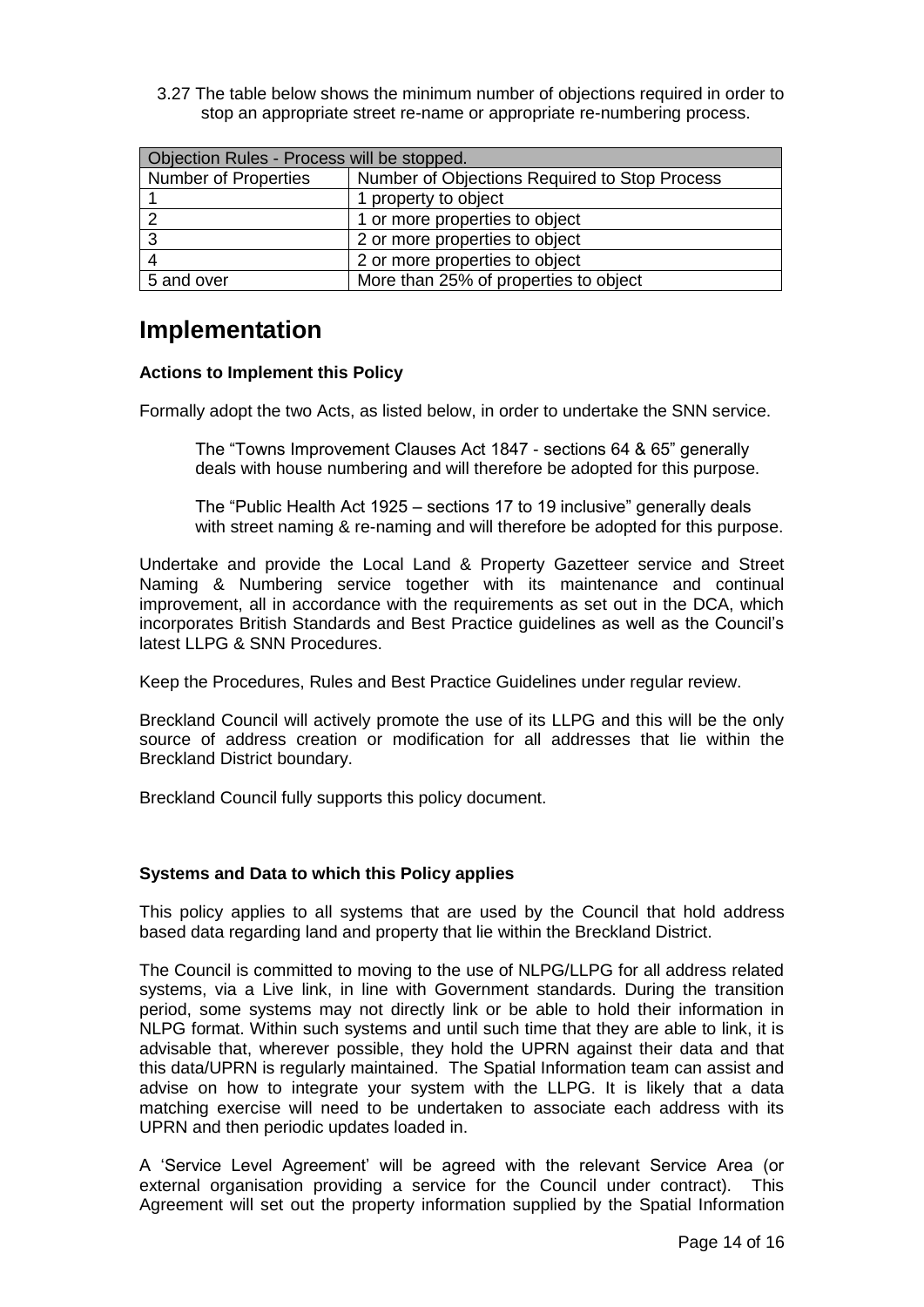Team, the data to be notified by the User to update or correct property information and the arrangements for reconciling differences between the information held by the User's system and the LLPG.

Where an existing address system uses "out-of-area" (outside our District boundary) addresses, then they should still use the UPRN but will have to seek additional help from the Spatial Information Team who will identify the correct UPRN for those addresses.

#### **General Restrictions**

The LLPG contains specific compiled address information and ownership of this data is retained by the Council. The sale or distribution of the data by Users either to external organisations or individuals or to other internal departments within the Council is specifically not permitted and subject to conditions set out in the DCA.

## <span id="page-14-0"></span>**Management Control and Organisation**

The SNN and LLPG service is undertaken by the Spatial Information Team (Capita).

# <span id="page-14-1"></span>**Monitoring**

The manager of Spatial Information Team will review this policy on an annual basis and if necessary it will be updated to reflect any new National Rules and Best Practice Guidelines regarding SNN & LLPG. The supplementary "LLPG\_SNN\_Procedures" document which adheres to the above policy will be reviewed and updated if required on a six monthly basis.

# <span id="page-14-2"></span>**Related Policies and Strategies**

None

# <span id="page-14-3"></span>**Appendices**

**Glossary** 

| <b>ASG</b>  | Authority Street Gazetteer - Local Council list of all streets within its                 |
|-------------|-------------------------------------------------------------------------------------------|
|             | boundary. In Breckland's case the ASG is fully incorporated within the                    |
|             | LLPG and therefore should be regarded as one & the same.                                  |
| <b>LLPG</b> | Local Land & Property Gazetteer - Local Council list of addresses within<br>its boundary. |
|             |                                                                                           |
| <b>LSG</b>  | Local street Gazetteer - County Council list of all streets within its                    |
|             | boundary compiled from all ASG information.                                               |

- NLPG National Land & Property Gazetteer Amalgamation of all LLPGs to form a National Address list.
- UPRN Unique Property Reference Number a unique number given to each property or piece of land to which an address will be applied. The address